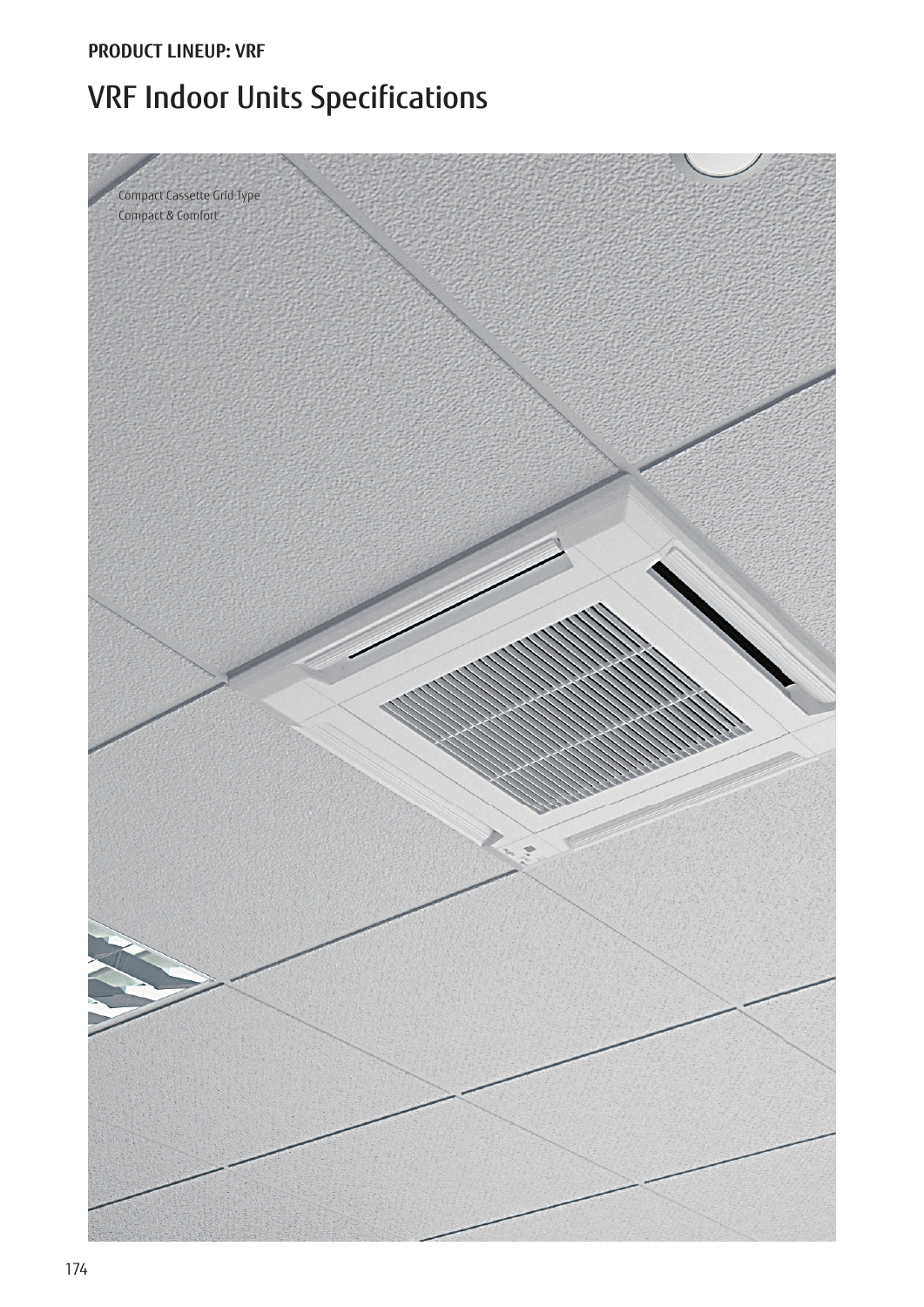

| Compact Cassette |  |
|------------------|--|

| <b>NEW</b>                             |            |                        |            |                                                       |                           |            |                         |            |            |            |  |  |
|----------------------------------------|------------|------------------------|------------|-------------------------------------------------------|---------------------------|------------|-------------------------|------------|------------|------------|--|--|
| Model name                             |            |                        |            | AUXB04GBLH                                            | AUXB07GALH                | AUXB09GALH | AUXB12GALH              | AUXB14GALH | AUXB18GALH | AUXB24GALH |  |  |
| Power source                           |            |                        |            |                                                       | Single-phase, ~230V, 50Hz |            |                         |            |            |            |  |  |
| Capacity                               |            | Cooling                | kW         | 1.1                                                   | 2.2                       | 2.8        | 3.6                     | 4.5        | 5.6        |            |  |  |
|                                        |            | Heating                |            | $\cdot$ <sup>3</sup>                                  | 2.8                       | 3.2        | 4.1                     | 5.0        | 6.3        | 8.0        |  |  |
| Input power                            |            |                        | W          | 23                                                    | 25                        | 25         | 29                      | 35         | 36         | 84         |  |  |
|                                        |            | High                   |            | 530                                                   | 540                       | 550        | 600                     | 680        | 710        | 1,030      |  |  |
| Airflow rate                           |            | Med                    | $m^3/h$    | 420/450*                                              | 450                       | 450        | 530                     | 590        | 580        | 830        |  |  |
|                                        | Low        |                        | 300/350*1  | 350                                                   | 350                       | 390        | 390                     | 400        | 450        |            |  |  |
|                                        |            | High                   |            | 34                                                    | 34                        | 35         | 37                      | 38         | 41         | 50         |  |  |
| Sound pressure level                   |            | Med                    | dB(A)      | $28/30*$                                              | 30                        | 30         | 34                      | 34         | 35         | 44         |  |  |
|                                        |            | Low                    |            | $21/25*$                                              | 25                        | 25         | 27                      | 27         | 27         | 30         |  |  |
| Net Dimensions $(H \times W \times D)$ |            |                        | mm         | $245 \times 570 \times 570$                           |                           |            |                         |            |            |            |  |  |
| Weight                                 |            |                        | $kq$ (lbs) |                                                       |                           | 15(33)     |                         |            | 17(37)     |            |  |  |
| Connection                             |            | Liquid (Flare)         |            |                                                       |                           | 6.35       |                         |            | 9.52       |            |  |  |
| pipe diameter                          |            | Gas (Flare)            | mm         | 9.52                                                  |                           |            | 12.70                   |            |            | 15.88      |  |  |
| Drain hose diameter (I.D./O.D.)        |            |                        |            |                                                       |                           |            | 25/32                   |            |            |            |  |  |
| Cassette                               | Model name |                        |            |                                                       |                           |            | UTG-UFYE-W / UTG-UFYC-W |            |            |            |  |  |
| Grille                                 |            | Net Dimensions (H×W×D) | mm         | $49 \times 620 \times 620 / 50 \times 700 \times 700$ |                           |            |                         |            |            |            |  |  |
|                                        | Weight     |                        | kq(lbs)    |                                                       |                           |            | $2.5(5.5)$ / $2.6(6)$   |            |            |            |  |  |

Note : Specifications are based on the following conditions. Cooling : Indoor temperature of 27°CDB / 19°CWB, and outdoor temperature of 35°CDB / 24°CWB.<br>Heating : Indoor temperature of 20°CDB / (15°CWB), and outdoor te

4-way Cassette

| Model name                             |        |                        |                   | AUXD18GALH                 | AUXD24GALH                                                 | AUXA18GALH     | AUXA24GALH     | AUXA30GALH | AUXA34GALH | AUXA36GALH | AUXA45GALH | AUXA54GALH |
|----------------------------------------|--------|------------------------|-------------------|----------------------------|------------------------------------------------------------|----------------|----------------|------------|------------|------------|------------|------------|
| Power source                           |        |                        |                   |                            | Single-phase, ~230V, 50Hz                                  |                |                |            |            |            |            |            |
| Capacity                               |        | Cooling                | kW                | 5.6                        | 7.1                                                        | 5.6            | 7.1            | 9.0        | 10.0       | 11.2       | 12.5       | 14.0       |
|                                        |        | Heating                |                   | 6.3                        | 8.0                                                        | 6.3            | 8.0            | 10.0       | 11.2       | 12.5       | 14.0       | 16.0       |
| Input power                            |        |                        | W                 | 39                         | 46                                                         | 51             | 51             | 59         | 77         | 80         | 99         | 119        |
|                                        |        | High                   |                   | ,150                       | .280                                                       | 1,420          | ,420           | .600       | 1,750      | ,800       | 1,900      | 2,000      |
| Airflow rate                           |        | Med                    | m <sup>3</sup> /h | 940                        | 1.040                                                      | ,230           | ,230           | 1,300      | .300       | .300       | 1.370      | 1,370      |
|                                        |        | Low                    |                   | 870                        | 870                                                        | $1.100/1.000*$ | $1,100/1,000*$ | 1,100      | 1,100      | 1.100      | 1.100      | 1,100      |
|                                        |        | High                   |                   | 36                         | 38                                                         | 40             | 40             | 40         | 43         | 44         | 46         | 47         |
| Sound pressure level                   |        | Med                    | dB(A)             | 30                         | 33                                                         | 36             | 36             | 38         | 38         | 38         | 39         | 39         |
|                                        |        | Low                    |                   | 29                         | 29                                                         | $33/31*$       | $33/31*$       | 33         | 33         | 33         | 33         | 33         |
| Net Dimensions $(H \times W \times D)$ |        |                        | mm                |                            | $288 \times 840 \times 840$<br>$246 \times 840 \times 840$ |                |                |            |            |            |            |            |
| Weight                                 |        |                        | $kq$ (lbs)        | 22(48)                     |                                                            |                |                |            | 27 (59)    |            |            |            |
| Connection                             |        | Liquid (Flare)         |                   |                            |                                                            |                |                | 9.52       |            |            |            |            |
| pipe diameter                          |        | Gas (Flare)            | mm                |                            |                                                            |                | 15.88          |            |            |            | 19.05      |            |
| Drain hose diameter (I.D./O.D.)        |        |                        |                   |                            |                                                            |                |                | 25/32      |            |            |            |            |
| Model name<br>Cassette                 |        |                        |                   | UTG-UGYA-W                 |                                                            |                |                |            |            |            |            |            |
| Grille                                 |        | Net Dimensions (H×W×D) | mm                | $50 \times 950 \times 950$ |                                                            |                |                |            |            |            |            |            |
|                                        | Weight |                        | kg(lbs)           |                            |                                                            |                |                | 5.5(12)    |            |            |            |            |

Note : Specifications are based on the following conditions. Cooling : Indoor temperature of 27ÝCDB / 19ÝCWB, and outdoor temperature of 35ÝCDB / 24ÝCWB. Heating : Indoor temperature of 20ÝCDB / (15ÝCWB), and outdoor temperature of 7ÝCDB / 6ÝCWB. Pipe length : 7.5 m; Height difference between outdoor unit and indoor unit : 0 m. Voltage : 230 [V]. \*1: This value is "cooling operation / heating operation".

Circular Flow Cassette

| Model name                             |                                 |                        |         |                 |                         | AUXM018GLAH   AUXM024GLAH   AUXM030GLAH   AUXK018GLAH   AUXK024GLAH   AUXK030GLAH   AUXK034GLAH   AUXK036GLAH   AUXK045GLAH   AUXK054GLAH   AUXK054GLAH |                 |                 |                           |                         |                 |                 |                                                                                                                                                                                                                                |
|----------------------------------------|---------------------------------|------------------------|---------|-----------------|-------------------------|---------------------------------------------------------------------------------------------------------------------------------------------------------|-----------------|-----------------|---------------------------|-------------------------|-----------------|-----------------|--------------------------------------------------------------------------------------------------------------------------------------------------------------------------------------------------------------------------------|
| Power source                           |                                 |                        |         |                 |                         |                                                                                                                                                         |                 |                 | Single-phase, ~230V, 50Hz |                         |                 |                 |                                                                                                                                                                                                                                |
| Capacity                               |                                 | Cooling                | kW      | 5.6             | 7.1                     | 9.0                                                                                                                                                     | 5.6             | 7.1             | 9.0                       | 10.0                    | 11.2            | 12.5            | 14.0                                                                                                                                                                                                                           |
|                                        |                                 | Heating                |         | 6.3             | 8.0                     | 10.0                                                                                                                                                    | 6.3             | 8.0             | 10.0                      | 11.2                    | 12.5            | 14.0            | 16.0                                                                                                                                                                                                                           |
| Input power                            |                                 |                        | W       | 20              | 25                      | 49                                                                                                                                                      | 40              | 40              | 47                        | 47                      | 61              | 89              | 116                                                                                                                                                                                                                            |
|                                        |                                 | High                   |         | 1,050           | 1,120                   | ,470                                                                                                                                                    | ,420            | 1,420           | 1,440                     | 1,440                   | 1,620           | ,820            | 2,040                                                                                                                                                                                                                          |
|                                        |                                 | Med-H                  |         | 930             | 1,050                   | .160                                                                                                                                                    | ,360            | 1,360           | 1.440                     | 1,440                   | 1,500           | 1,590           | ,800                                                                                                                                                                                                                           |
| Airflow rate                           |                                 | Med                    | $m^3/h$ | 900             | 930                     | .070                                                                                                                                                    | ,300            | 1,300           | ,340                      | .340                    | 1,400           | 1,500           | .590                                                                                                                                                                                                                           |
|                                        |                                 | Med-L                  |         | 870             | 900                     | 930                                                                                                                                                     | .270            | 1,270           | .300                      | ,300                    | 1,340           | 1,400           | ,440                                                                                                                                                                                                                           |
|                                        |                                 | Low                    |         | 810             | 870                     | 900                                                                                                                                                     | ,200            | 1,200           | ,280                      | ,280                    | 1,280           | 1,300           | 1,300                                                                                                                                                                                                                          |
|                                        |                                 | Quiet                  |         | 780             | 780                     | 780                                                                                                                                                     | 1,150           | 1,150           | 1,150                     | ,150                    | 1,150           | 1.150           | 1,150                                                                                                                                                                                                                          |
|                                        |                                 | High                   |         | 33              | 35                      | 40                                                                                                                                                      | 38              | 38              | 39                        | 39                      | 41              | 44              | 47                                                                                                                                                                                                                             |
|                                        |                                 | Med-H                  |         | 32              | 33                      | 36                                                                                                                                                      | 37              | 37              | 38                        | 38                      | 40              | 42              | 45                                                                                                                                                                                                                             |
| Sound pressure level                   |                                 | Med                    | dB(A)   | 31              | 32                      | 34                                                                                                                                                      | 36              | 36              | 37                        | 37                      | 38              | 40              | 42                                                                                                                                                                                                                             |
|                                        |                                 | Med-L                  |         | 30              | 31                      | 32                                                                                                                                                      | 35              | 35              | 36                        | 36                      | 37              | 38              | 39                                                                                                                                                                                                                             |
|                                        |                                 | Low                    |         | 29              | 30                      | 31                                                                                                                                                      | 34              | 34              | 35                        | 35                      | 36              | 36              | 36                                                                                                                                                                                                                             |
|                                        |                                 | Quiet                  |         | $\overline{28}$ | $\overline{28}$         | $\overline{28}$                                                                                                                                         | $\overline{33}$ | $\overline{33}$ | $\overline{33}$           | $\overline{33}$         | $\overline{33}$ | $\overline{33}$ | $\frac{1}{33}$                                                                                                                                                                                                                 |
| Net Dimensions $(H \times W \times D)$ |                                 |                        | mm      |                 | 246 x 840 x 840         |                                                                                                                                                         | 288 x 840 x 840 |                 |                           |                         |                 |                 |                                                                                                                                                                                                                                |
| Weight                                 |                                 |                        | kg(lbs) | 24.0(53)        | 24.5(54)                | 24.5(54)                                                                                                                                                | 26.5(58)        | 26.5(58)        | 29.5(65)                  | 29.5(65)                | 29.5(65)        | 29.5(65)        | 29.5(65)                                                                                                                                                                                                                       |
| Connection                             |                                 | Liquid (Flare)         |         | 6.35            |                         | 9.52                                                                                                                                                    | 6.35            |                 |                           |                         | 9.52            |                 |                                                                                                                                                                                                                                |
| pipe diameter                          |                                 | Gas (Flare)            | mm      | 12.70           |                         | 15.88                                                                                                                                                   | 12.70           |                 |                           |                         | 15.88           |                 |                                                                                                                                                                                                                                |
|                                        | Drain hose diameter (I.D./O.D.) |                        |         |                 | 25/32                   |                                                                                                                                                         |                 |                 |                           | 25/32                   |                 |                 |                                                                                                                                                                                                                                |
|                                        | Model name                      |                        |         |                 | UTG-UKYC-W / UTG-UKYA-B |                                                                                                                                                         |                 |                 |                           | UTG-UKYC-W / UTG-UKYA-B |                 |                 |                                                                                                                                                                                                                                |
| Cassette                               |                                 | Net Dimensions (H×W×D) | mm      |                 |                         |                                                                                                                                                         |                 |                 |                           |                         |                 |                 | 50 x 950 x 950 53 x 950 x 950 53 x 950 x 950 53 x 950 x 950 53 x 950 x 950 53 x 950 x 950 53 x 950 x 950 53 x 950 x 950 53 x 950 x 950 53 x 950 x 950 53 x 950 x 950 53 x 950 x 950 53 x 950 x 950 53 x 950 x 950 53 x 950 x 9 |
| Grille                                 | Weight                          |                        | kg(lbs) | 6.0(13)         | 6.0(13)                 | 6.0(13)                                                                                                                                                 | 6.0(13)         | 6.0(13)         | 6.0(13)                   | 6.0(13)                 | 6.0(13)         | 6.0(13)         | 6.0(13)                                                                                                                                                                                                                        |
|                                        |                                 |                        |         |                 |                         | $\epsilon$ ii ii $\epsilon$ (27% contractive iii iii) can ferromanate the                                                                               |                 |                 |                           |                         |                 |                 |                                                                                                                                                                                                                                |

Note : Specifications are based on the following conditions. Cooling : Indoor temperature of 27ÝCDB / 19ÝCWB, and outdoor temperature of 35ÝCDB / 24ÝCWB. Heating : Indoor temperature of 20ÝCDB / (15ÝCWB), and outdoor temperature of 7ÝCDB / 6ÝCWB. Pipe length : 7.5 m; Height difference between outdoor unit and indoor unit : 0 m. Voltage : 230 [V]. When AUX\*018GLAH is connected to the outdoor unit other than J-IIIL, pipe diameter should be Ø9.52/Ø15.88 (Liq/Gas) When AUXK036GLAH, AUXK045GLAH, and AUXK054GLAH are connected to the outdoor unit other than J-IIIL, gas pipe diameter should be Ø19.05.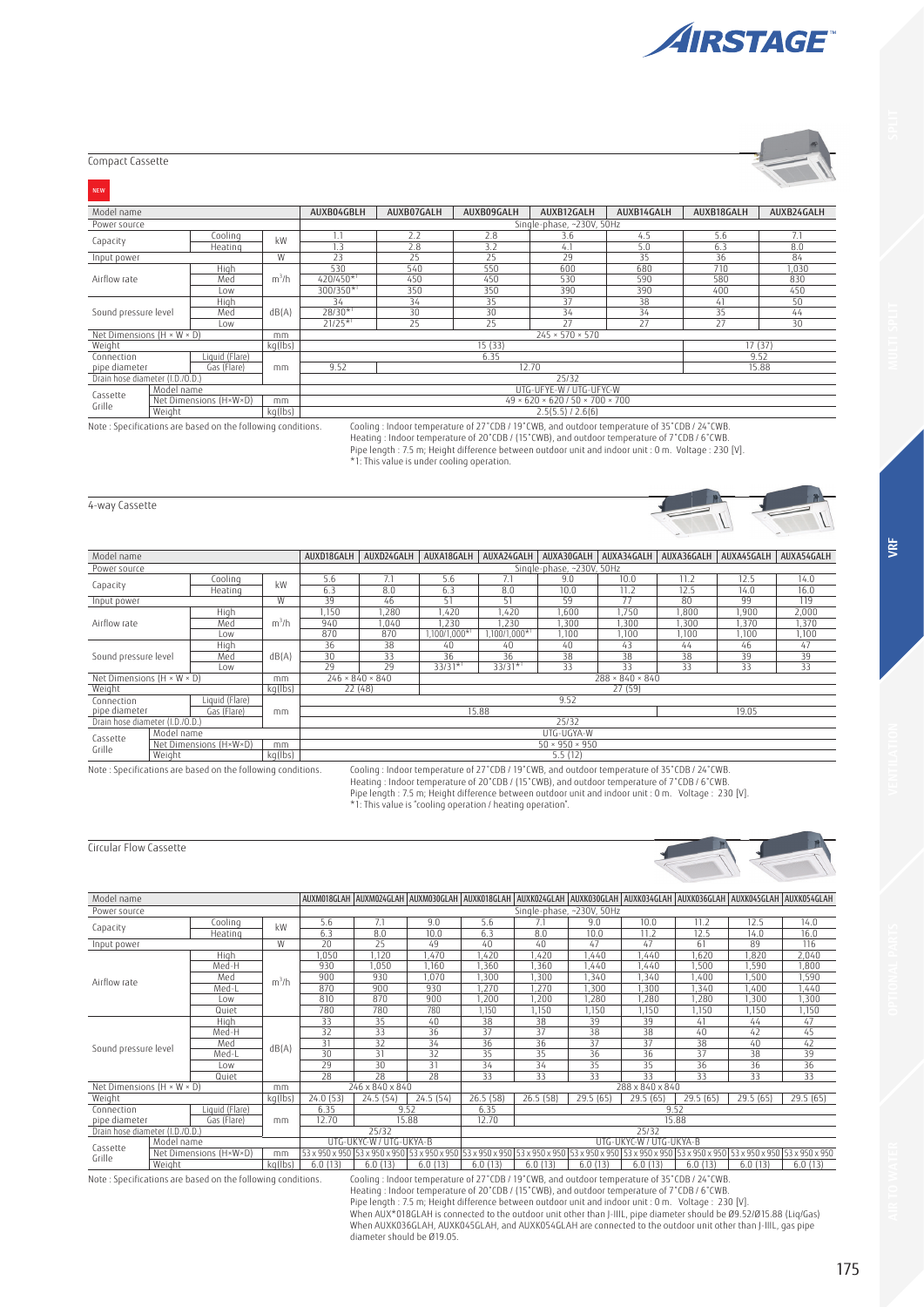## VRF Indoor Units Specifications

Mini Duct



Note : Specifications are based on the following conditions. Cooling : Indoor temperature of 27°CDB / 19°CWB, and outdoor temperature of 35°CDB / 24°CWB.

Heating : Indoor temperature of 20°CDB / (15°CWB), and outdoor temperature of 7°CDB / 6°CWB Pipe length : 7.5 m; Height difference between outdoor unit and indoor unit : 0 m. Voltage : 230 [V].

Slim Duct / Slim Concealed Floor



| Model name                             |                |                   | ARXD04GALH     | ARXD07GALH                | ARXD09GALH                  | ARXD12GALH | ARXD14GALH | ARXD18GALH                  | ARXD24GALH                    |  |  |
|----------------------------------------|----------------|-------------------|----------------|---------------------------|-----------------------------|------------|------------|-----------------------------|-------------------------------|--|--|
| Power source                           |                |                   |                | Single-phase, ~230V, 50Hz |                             |            |            |                             |                               |  |  |
|                                        | Cooling        | kW                | 1.1            | 2.2                       | 2.8                         | 3.6        | 4.5        | 5.6                         | 7.1                           |  |  |
| Capacity                               | Heating        |                   |                | 2.8                       | 3.2                         | 4.0        | 5.0        | 6.3                         | 8.0                           |  |  |
| Input power                            |                | W                 | 40             | 44                        | 50                          | 54         | 92         | 83                          | 122                           |  |  |
|                                        | High           |                   | 510            | 550                       | 600                         | 600        | 800        | 940                         | 1.330                         |  |  |
| Airflow rate                           | Med            | m <sup>3</sup> /h | 400/470*1      | 490                       | 550                         | 510        | 710        | 840                         | 1.240                         |  |  |
|                                        | Low            |                   | 320/440*1      | 440                       | 480                         | 450        | 610        | 750                         | 1.100                         |  |  |
| Static pressure range                  |                | Pa                | 0 to 90        | 0 to 90                   | 0 to 90                     | 0 to 90    | 0 to 90    | 0 to 90                     | 0 to 50                       |  |  |
| Standard static pressure               |                |                   | 25             | 25                        | 25                          | 25         | 25         | 25                          | 25                            |  |  |
|                                        | High           |                   | 26             | 28                        | 29                          | 30         | 34         | 34                          | 35                            |  |  |
| Sound pressure level                   | Med            | dB(A)             | $21/25*$       | 25                        | 26                          | 27         | 32         | 32                          | 32                            |  |  |
|                                        | Low            |                   | $20/22^{*1}$   | 22                        | 24                          | 24         | 28         | 28                          | 29                            |  |  |
| Net Dimensions $(H \times W \times D)$ |                | mm                |                |                           | $198 \times 700 \times 620$ |            |            | $198 \times 900 \times 620$ | $198 \times 1.100 \times 620$ |  |  |
| kg(lbs)<br>Weight                      |                |                   |                | 17(37)                    |                             | 18(40)     |            | 22(48)                      | 26(57)                        |  |  |
| Connection                             | Liquid (Flare) |                   | 6.35           |                           |                             |            |            |                             | 9.52                          |  |  |
| pipe diameter<br>Gas (Flare)<br>mm     |                |                   | 12.70<br>15.88 |                           |                             |            |            |                             |                               |  |  |
| Drain hose diameter (I.D./O.D.)        |                |                   |                |                           |                             | 25/32      |            |                             |                               |  |  |

Note : Specifications are based on the following conditions. Cooling : Indoor temperature of 27\*CDB / 19\*CWB, and outdoor temperature of 35\*CDB / 24\*CWB Heating : Indoor temperature of 20°CDB / (15°CWB), and outdoor temperature of 7°CDB / 6°CWB.<br>Pipe length : 7.5 m; Height difference between outdoor unit and indoor unit : 0 m. Voltage : 230 [V].<br>\*1: This value is under co

### Medium Static Pressure Duct

Power source

Net Dimensions (

Connection pipe diameter

|                                        |         |         |                           |                              |            | <b>All Property State</b> |  |  |  |  |
|----------------------------------------|---------|---------|---------------------------|------------------------------|------------|---------------------------|--|--|--|--|
| Model name                             |         |         | ARXA24GBLH                | ARXA30GBLH                   | ARXA36GBLH | ARXA45GBLH                |  |  |  |  |
| Power source                           |         |         | Single-phase, ~230V, 50Hz |                              |            |                           |  |  |  |  |
| Capacity                               | Coolina | kW      | 7.1                       | 9.0                          | 11.2       | 12.5                      |  |  |  |  |
|                                        | Heating |         | 8.0                       | 10.0                         | 12.5       | 14.0                      |  |  |  |  |
| Input power                            |         | W       | 94                        | 108                          | 194        | 240                       |  |  |  |  |
| Airflow rate                           | High    |         | .280                      | 1.410                        | .840       | 1,970                     |  |  |  |  |
|                                        | Med     | $m^3/h$ | 990                       | .280                         | 1.600      | 1.860                     |  |  |  |  |
|                                        | Low     |         | 840                       | 1,150                        | 1.470      | 1,640                     |  |  |  |  |
| Static pressure range                  |         | Pa      | 0 to 150                  | 0 to 150                     | 0 to 150   | 0 to 150                  |  |  |  |  |
| Standard static pressure               |         |         | 40                        | 50                           | 50         | 60                        |  |  |  |  |
|                                        | High    |         | 31                        | 34                           | 37         | 41                        |  |  |  |  |
| Sound pressure level                   | Med     | dB(A)   | 27                        | 32                           | 35         | 38                        |  |  |  |  |
|                                        | Low     |         | 23                        | 29                           | 33         | 36                        |  |  |  |  |
| Net Dimensions $(H \times W \times D)$ |         | mm      |                           | $270 \times 1135 \times 700$ |            |                           |  |  |  |  |

Gas (Flare) 15.88 19.05 19.05 19.05 19.05 19.05 19.05 19.05 19.05 19.05 19.05 19.05 19.05 19.05 19.05 19.05 19

Weight kg(lbs) 36 (79) 40 (88)

Drain hose diameter (I.D.

Liquid (Flare)

mm

Note : Specifications are based on the following conditions. Cooling : Indoor temperature of 27ÝCDB / 19ÝCWB, and outdoor temperature of 35ÝCDB / 24ÝCWB. Heating : Indoor temperature of 20ÝCDB / (15ÝCWB), and outdoor temperature of 7ÝCDB / 6ÝCWB. Pipe length : 7.5 m; Height difference between outdoor unit and indoor unit : 0 m. Voltage : 230 [V].

0<sub>c</sub>

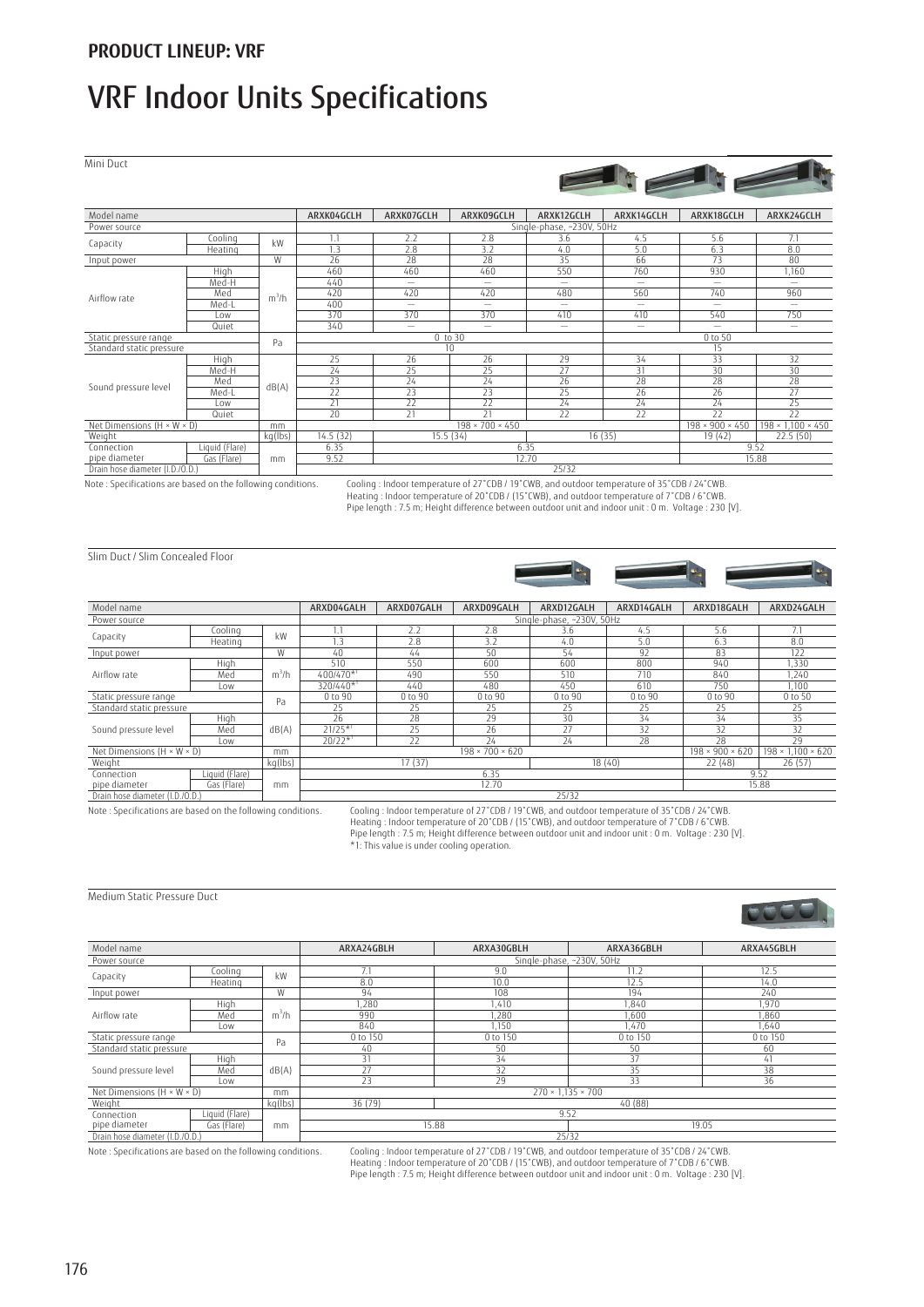

| High Static Pressure Duct                    |           |         |                                  |                               |               | <b>EE</b> TEE   |                               |                               |
|----------------------------------------------|-----------|---------|----------------------------------|-------------------------------|---------------|-----------------|-------------------------------|-------------------------------|
| Model name                                   |           |         | ARXC36GBTH                       | ARXC45GATH                    | ARXC60GATH*   | ARXC72GBTH      | ARXC90GBTH                    | ARXC96GATH                    |
| Power source                                 |           |         |                                  |                               | Single-phase, | ~230V, 50Hz     |                               |                               |
| Capacity                                     | Cooling   | kW      | 11.2                             | 12.5                          | 18.0          | 22.4            | 25.0                          | 28.0                          |
|                                              | Heating   |         | 12.5                             | 14.0                          | 20.0          | 25.0            | 28.0                          | 31.5                          |
| Input power                                  |           | W       | 207                              | 715                           | 730           | 681             | 819                           | 838                           |
|                                              | High      |         | 1,990                            | 3,500                         | 3,500         | 3,900           | 4,300                         | 4,850                         |
| Airflow rate                                 | Med       | $m^3/h$ | 1.680                            | 3.000                         | 3.000         | 3,300           | 4,000                         | 4,250                         |
|                                              | Low       |         | ,330                             | 2,460                         | 2,460         | 3,000           | 3,500                         | 3,600                         |
| Static pressure range                        |           | Pa      | 0 to 200                         | 100 to 250                    | 100 to 250    | 0 to 300        | 0 to 300                      | 0 to 300                      |
| Standard static pressure                     |           |         | 100                              | 100                           | 100           | 150             | 150                           | 150                           |
|                                              | High      |         | 42                               | 49                            | 49            | 47              | 48                            | 48                            |
| Sound pressure level                         | Med       | dB(A)   | 36                               | 45                            | 45            | 43              | 46                            | 45                            |
|                                              | Low       |         | 32                               | 42                            | 42            | 40              | 44                            | 42                            |
| Net Dimensions $(H \times W \times D)$<br>mm |           |         |                                  | $400 \times 1.050 \times 500$ |               |                 | $450 \times 1,587 \times 700$ | $550 \times 1,587 \times 700$ |
| $kq$ (lbs)<br>Weight                         |           |         | 40 (88)                          |                               | 46 (101)      | 84 (185)        |                               | 105 (231)                     |
| Liquid<br>Connection                         |           |         |                                  | 9.52 (Flare)                  |               | 12.70 (Brazing) |                               |                               |
| pipe diameter                                | Gas<br>mm |         | 19.05 (Flare)<br>22.22 (Brazing) |                               |               |                 |                               |                               |
| Drain hose diameter (I.D./O.D.)              |           |         |                                  |                               |               | 25/32           |                               |                               |

Ooling : Indoor temperature of 27°CDB / 19°CWB, and outdoor temperature of 27°CDD / 19°CWB, and outdoor temperature of 37°CDB / 24°CWB<br>Heating : Indoor temperature of 20°CDB / [5°CWB Heating indoor temperature of 27°CDB / Voltage : 230 [V].

Large Airflow Duct

| Model name                                                                                                                                                                                                                                 |         |         | ARXN18GATH                     | ARXN24GATH                                                      | ARXN30GATH                    | ARXN34GATH                | ARXN36GATH | ARXN45GATH               |  |  |
|--------------------------------------------------------------------------------------------------------------------------------------------------------------------------------------------------------------------------------------------|---------|---------|--------------------------------|-----------------------------------------------------------------|-------------------------------|---------------------------|------------|--------------------------|--|--|
| Power source                                                                                                                                                                                                                               |         |         |                                |                                                                 |                               | Single-phase, ~230V, 50Hz |            |                          |  |  |
|                                                                                                                                                                                                                                            | Cooling | kW      | 5.6                            | 7.1                                                             | 9.0                           | 10.0                      | 11.2       | 12.5                     |  |  |
| Capacity                                                                                                                                                                                                                                   | Heating |         | 6.3                            | 8.0                                                             | 10.0                          | 11.2                      | 12.5       | 14.0                     |  |  |
| W<br>Input power                                                                                                                                                                                                                           |         |         | 154                            | 205                                                             | 306                           | 432                       | 572        | 572                      |  |  |
|                                                                                                                                                                                                                                            | High    |         | 2,280                          | 2,640                                                           | 3.200                         | 3,720                     | 4,120      | 4,120                    |  |  |
| Airflow rate                                                                                                                                                                                                                               | Med     | $m^3/h$ |                                | -                                                               |                               | $\overline{\phantom{0}}$  |            | $\overline{\phantom{a}}$ |  |  |
|                                                                                                                                                                                                                                            | Low     |         | -                              | -                                                               |                               | $\overline{\phantom{0}}$  | -          |                          |  |  |
| Static pressure range                                                                                                                                                                                                                      |         |         |                                | 50 to 150                                                       | 50 to 250                     | 50 to 250                 | 50 to 300  | 50 to 300                |  |  |
| Standard static pressure                                                                                                                                                                                                                   |         | Pa      | 50                             | 50                                                              | 50                            | 50                        | 60         | 60                       |  |  |
|                                                                                                                                                                                                                                            | High    |         | 35                             | 37                                                              | 40                            | 43                        | 45         | 45                       |  |  |
| Sound pressure level                                                                                                                                                                                                                       | Med     | dB(A)   | -                              | -                                                               | -                             | $\overline{\phantom{0}}$  | -          | $\overline{\phantom{a}}$ |  |  |
|                                                                                                                                                                                                                                            | Low     |         | $\overline{\phantom{0}}$       | -                                                               | -                             | -                         | -          | $\overline{\phantom{m}}$ |  |  |
| Net Dimensions $(H \times W \times D)$                                                                                                                                                                                                     |         | mm      |                                |                                                                 | $450 \times 1,587 \times 700$ |                           |            |                          |  |  |
| Weight                                                                                                                                                                                                                                     |         | kg(lbs) |                                |                                                                 | 84 (185)                      |                           |            |                          |  |  |
| Connection                                                                                                                                                                                                                                 | Liquid  |         | 9.52 (Flare)                   |                                                                 |                               |                           |            |                          |  |  |
| pipe diameter<br>Gas<br>mm                                                                                                                                                                                                                 |         |         | 15.88 (Flare)<br>19.05 (Flare) |                                                                 |                               |                           |            |                          |  |  |
| Drain hose diameter (I.D./O.D.)                                                                                                                                                                                                            |         |         | 25/32                          |                                                                 |                               |                           |            |                          |  |  |
| $\mathbf{A} \mathbf{B}$ and $\mathbf{B}$ are assumed to the contract of the contract of the contract of the contract of the contract of the contract of the contract of the contract of the contract of the contract of the contract of th |         |         |                                | $\epsilon$ ii ii is a forecontractum ii ii ii is forecontractum |                               |                           |            |                          |  |  |

Large Airflow Duct (Compact type)

Note : Specifications are based on the following conditions. (Cooling : Indoor temperature of 27°CDB / 19°CWB, and outdoor temperature of 35°CDB / 24°CWB.<br>Large Airflow Duct can be connected to V-III series and VR-II seri

SEE EN

|                                              |                |                               |                 |                               | COCO. IN<br><u> San San San San Sa</u><br>bГ. |
|----------------------------------------------|----------------|-------------------------------|-----------------|-------------------------------|-----------------------------------------------|
| Model name                                   |                |                               | ARXN018GLBH     | ARXN024GTBH                   | ARXN030GTBH                                   |
| Power source                                 |                |                               |                 | Single - phase, ~230V, 50Hz   |                                               |
|                                              | Cooling        | kW                            | 5.6             |                               | 9.0                                           |
| Capacity                                     | Heating        |                               | 6.3             | 8.0                           | 10.0                                          |
| Input power                                  |                | W                             | 173             | 180                           | 273                                           |
|                                              | High           |                               | 1,720           | 2,100                         | 2,700                                         |
|                                              | Me-Hi          |                               | $\sim$          | 2,050                         | 2,390                                         |
| Airflow rate                                 | Med            | $m^3/h$                       | 1,470           | 1,860                         | 2,080                                         |
|                                              | Me-Lo          |                               | $\sim$          | 1,660                         | 1,770                                         |
|                                              | Low            |                               | ,360            | 1,470                         | 1,470                                         |
|                                              | Quiet          |                               | ÷               | 1,260                         | 1,260                                         |
| Static pressure range                        |                | Pa                            | $0$ to $80$     | 0 to 100                      | $0$ to $\overline{100}$                       |
| Standard static pressure                     |                |                               | 50              | 50                            | 50                                            |
|                                              | High           |                               | $\overline{36}$ | $\overline{37}$               | 41                                            |
|                                              | Me-Hi          |                               | ×,              | 35                            | 38                                            |
| Sound pressure level                         | Med            | dB(A)                         | 33              | 33                            | 34                                            |
|                                              | Me-Lo          |                               | ٠               | 31                            | 31                                            |
|                                              | Low            |                               | 30              | 28                            | 28                                            |
|                                              | Quiet          |                               | ٠               | 26                            | 26                                            |
| Net Dimensions $(H \times W \times D)$<br>mm |                | $270 \times 1.135 \times 700$ |                 | $300 \times 1,400 \times 700$ |                                               |
| Weight                                       |                | kq(lbs)                       | 40 (88)         | 48 (106)                      |                                               |
| Connection                                   | Liquid (Flare) |                               | 6.35            | 9.52                          |                                               |
| pipe diameter                                | Gas (Flare)    | mm                            | 12.70           |                               | 15.88                                         |
| Drain hose diameter (I.D./O.D.)              |                |                               |                 | 25/32                         |                                               |

.0061724°Cooling : Indoor temperature of 27°CDB / 19°CWB, and outdoor temperature of 35°CDB / 24°CWB<br>Heating : Indoor temperature of 20°CDB / (15°CMB), and outdoor temperature of 7°CDB / 16°CDB<br>Pipe length : 7.5 m; Height



**VRF**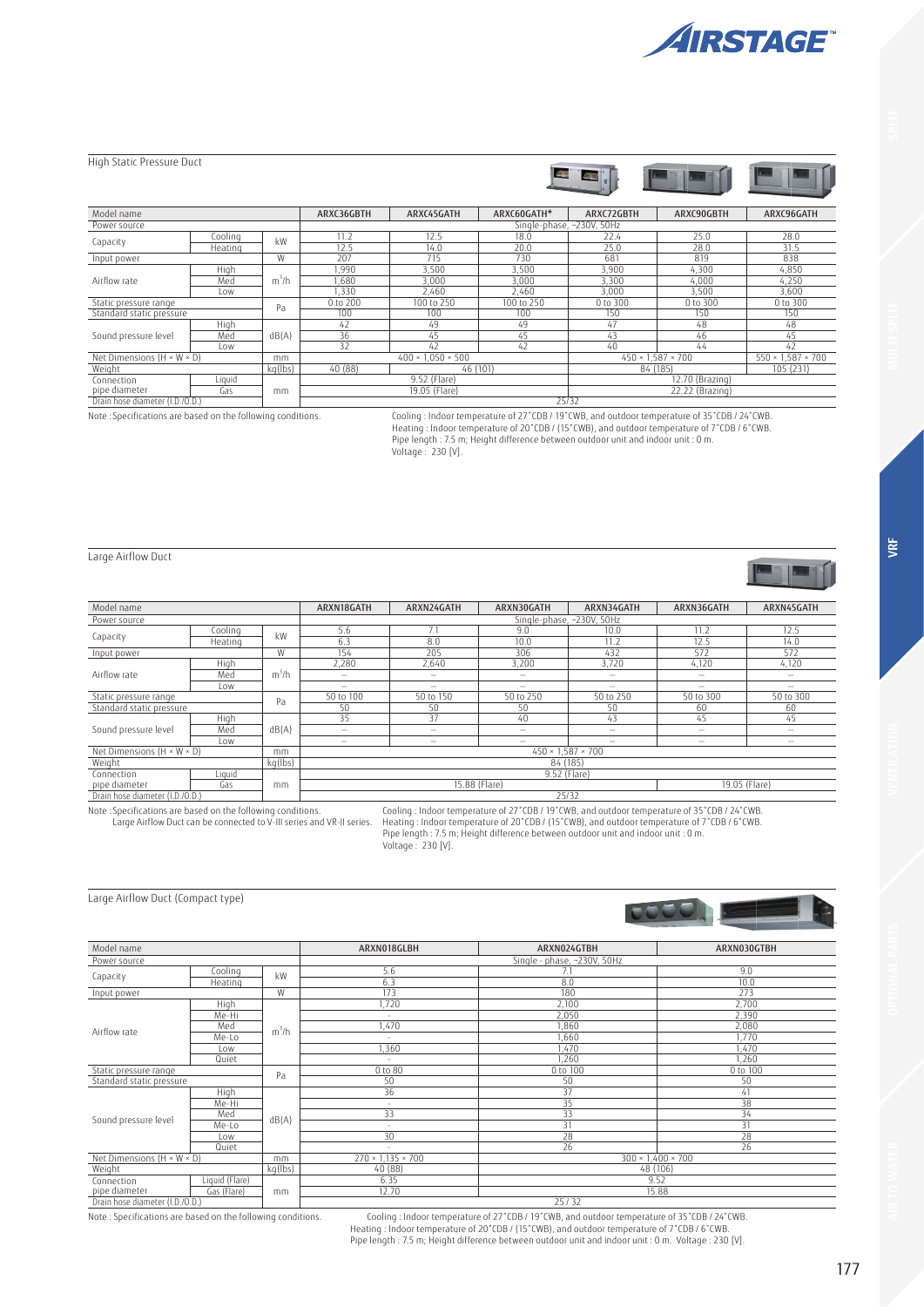### **PRODUCT LINEUP: VRF**

## VRF Indoor Units Specifications

Compact Floor



Heating : Indoor temperature of 20 °CDB / (15 °CWB), and outdoor temperature of 7 °CDB / 6 °CWB.

Pipe length : 7.5 m; Height difference between outdoor unit and indoor unit : 0 m

Voltage : 230 [V].

 When AGY\*004GCAH, AGY\*007GCAH, and AGY\*009GCAH are connected to the outdoor unit other than J-IIIL, gas pipe diameter should be Ø12.70.

Floor/Ceiling

Ceiling

| Model name                             |                |            | ABYA12GATH | ABYA14GATH                  | ABYA18GATH                | ABYA24GATH |
|----------------------------------------|----------------|------------|------------|-----------------------------|---------------------------|------------|
| Power source                           |                |            |            |                             | Single-phase, ~230V, 50Hz |            |
| Capacity                               | Cooling        | kW         | 3.6        | 4.5                         | 5.6                       |            |
|                                        | Heating        |            | 4.0        | 5.0                         | 6.3                       | 8.0        |
| Input power                            |                | W          | 30         | 42                          | 74                        | 99         |
|                                        | High           |            | 660        | 780                         | 1,000                     | 1,000      |
| Airflow rate                           | Med            | $m^3/h$    | 570        | 640                         | 720                       | 820        |
|                                        | Low            |            | 490        | 550                         | 580                       | 680        |
|                                        | High           |            | 36         | 40                          | 46                        | 47         |
| Sound pressure level                   | Med            | dB(A)      | 32         | 36                          | 39                        | 42         |
|                                        | Low            |            | 28         | 34                          | 35                        | 37         |
| Net Dimensions $(H \times W \times D)$ |                | mm         |            | $199 \times 990 \times 655$ |                           |            |
| Weight                                 |                | $kq$ (lbs) | 25(55)     | 26(57)                      | 26(57)                    | 27(59)     |
| Connection                             | Liquid (Flare) |            | 6.35       |                             | 9.52                      |            |
| pipe diameter                          | Gas (Flare)    | mm         | 12.70      |                             |                           | 15.88      |
| Drain hose diameter (I.D./O.D.)        |                |            |            | 25/32                       |                           |            |

Note : Specifications are based on the following conditions. Cooling : Indoor temperature of 27°CDB / 19°CWB, and outdoor temperature of 35°CDB / 24°CWB. Heating : Indoor temperature of 20°CDB / (15°CWB), and outdoor temperature of 7°CDB / 6°CWB. Pipe length : 7.5 m; Height difference between outdoor unit and indoor unit : 0 m. Voltage : 230 [V].

| Model name                             |                |         | ABYA30GATH                | ABYA36GATH<br>ABYA45GATH<br>ABYA54GATH |          |       |  |  |  |  |
|----------------------------------------|----------------|---------|---------------------------|----------------------------------------|----------|-------|--|--|--|--|
| Power source                           |                |         | Single-phase, ~230V, 50Hz |                                        |          |       |  |  |  |  |
| Capacity                               | Cooling        | kW      | 9.0                       | 11.2                                   | 12.5     | 14.0  |  |  |  |  |
|                                        | Heating        |         | 10.0                      | 12.5                                   | 14.0     | 16.0  |  |  |  |  |
| Input power                            |                | W       | 66                        | 85                                     | 131      | 180   |  |  |  |  |
|                                        | High           |         | ,630                      | ,690                                   | 2,010    | 2,270 |  |  |  |  |
| Airflow rate                           | Med            | $m^3/h$ | ,370                      | .400                                   | 1,600    | 1,780 |  |  |  |  |
|                                        | Low            |         | 1,140                     | 1,170                                  | 1,230    | 1,280 |  |  |  |  |
|                                        | High           |         | 42                        | 45                                     | 48       | 51    |  |  |  |  |
| Sound pressure level                   | Med            | dB(A)   | 38                        | 38                                     | 42       | 45    |  |  |  |  |
|                                        | Low            |         | 33                        | 34                                     | 35       | 36    |  |  |  |  |
| Net Dimensions $(H \times W \times D)$ |                | mm      |                           | $240 \times 1.660 \times 700$          |          |       |  |  |  |  |
| Weight                                 |                | kg(lbs) | 46 (101)                  |                                        | 48 (106) |       |  |  |  |  |
| Connection                             | Liquid (Flare) |         | 9.52                      |                                        | 9.52     |       |  |  |  |  |
| pipe diameter                          | Gas (Flare)    | mm      | 15.88                     |                                        | 19.05    |       |  |  |  |  |
| Drain hose diameter (I.D./O.D.         |                |         | 25/32                     |                                        |          |       |  |  |  |  |

Note : Specifications are based on the following conditions. Cooling : Indoor temperature of 27ÝCDB / 19ÝCWB, and outdoor temperature of 35ÝCDB / 24ÝCWB. Heating : Indoor temperature of 20ÝCDB / (15ÝCWB), and outdoor temperature of 7ÝCDB / 6ÝCWB. Pipe length : 7.5 m; Height difference between outdoor unit and indoor unit : 0 m. Voltage : 230 [V].